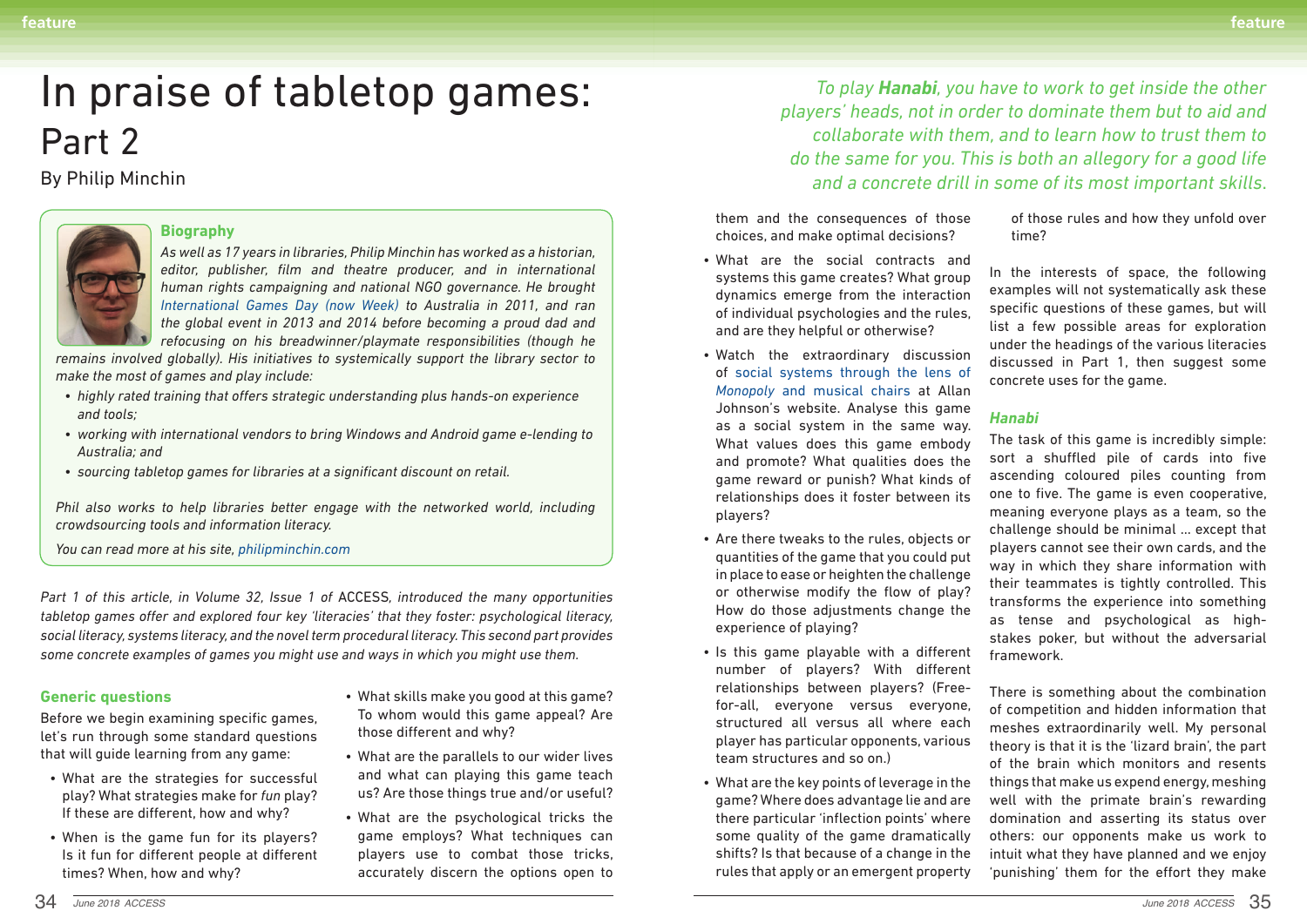us expend. (Naturally, there is a great deal more to the social contract of competitive play than this, but as a broad simplification I believe this stands up.)

*Hanabi*'s extraordinary elegance lies in the simple twist that puts these impulses at loggerheads with a successful game. That fierce frustration with others for not doing what we want or expect is a wasteful diversion of the cognitive resources needed to play well for the player themselves and if it is expressed at all visibly — a distraction for their partners. To play *Hanabi*, you have to work to get inside the other players' heads, not in order to dominate them but to aid and collaborate with them, and to learn how to trust them to do the same for you. This is both an allegory for a good life and a concrete drill in some of its most important skills.

*Psychological literacy:* the ability to read the muted responses of others, and to recognise and master your own emotional reactions to others not playing as you would wish.

*Social literacy:* this is a terrific game with which to demonstrate important lessons, such as the individual's responsibility to society to monitor and regulate their own emotional reactions (even understandable ones), the difficulty of collaboration when 'bandwidth' for sharing information is insufficient, the benefits of common understandings and established protocols, and so on.

*Systems literacy:* despite the simplicity of the game, there is sufficient resource and information management to give some basic examples of systems thinking.

*Procedural literacy:* understanding the rules takes relatively little literacy, but (as above) the game offers some remarkable examples of the value of establishing procedure as an efficient way to handle information flows and manage processes effectively.

Uses:

- Discuss teamwork and trust. Were there times during play that people didn't understand why another player did what they did? What role was played by misunderstanding the situation and what by miscommunication?
- Were there times when too much information was given?
- Discuss how it felt to depend on others to achieve your goals.
- Did people find it easier or harder to make decisions and act in this cooperative, but still somewhat isolated, context than they would in a similarly isolated competitive one? Why?
- How were people using the information given? Were they remembering only the information applicable to the cards they were told about, or were they also making use of the negative information about cards in hand? (For example, 'if these cards are my red cards, I now know that all these other cards are *non*-red'; over time these partial eliminations, especially combined with tracking eliminated cards, can accumulate into a positive identification.)
- What techniques were people using to track what they knew and what others knew? How did they decide what to tell others and when?

### *Escape: The Curse of the Temple*

This game casts its players as *Tomb Raider*-style adventurers caught in a ruined Mesoamerican temple which is collapsing around their ears. It is cooperative but turnless — all players freely roll and reroll

the dice to produce combinations of results that the group and individual members need to explore the temple, find the exit, unlock it, and get out, all while avoiding further traps which reduce the number of dice they can roll to achieve their tasks. Optional expansions can provide further complications and/or tools to aid the players, depending on what they choose to include.

hard to imagine a safer way of generating the feeling of coping with a high-stakes situation on the fly.

The game plays over a strict 10-minute time frame, and highly-strung players usually find their first game overwhelming because of the time pressure, the difficulties of coordinating group action, the need to improvise strategies to deal with emerging situations, and (if you use the accompanying audio track as your timer) the atmospheric sounds and music. high-pressure group situation. *Systems literacy:* the game's rules are fairly simple, and the strategies that improve odds of success emerge after fairly short reflection outside a game, but there is some benefit to having to practise systems thinking at speed. *Procedural literacy:* again, the breakneck pace of the game is a key point, but here it's

*Psychological literacy:* an opportunity to develop coping skills under pressure, learn what adrenaline rushes feel like and reflect on their own coping behaviours.

*Social literacy:* experience of functioning in a

*There is no comparable way to offer a chance to practise these skills through non-games media, though certain high-speed cooperative video games can offer something similar. At the same time, it is hard to imagine a safer way of generating the feeling of coping with a high-stakes situation on the fly.*

However, these highly-strung players are often the ones who come to love the game the most. I've had such people to whom I've introduced the game remark that it functions as a generic drill for emergency coping skills: you have to maintain situational awareness about the current state of play, your teammates' statuses and needs, and your own dice pool and goals; communicate and collaborate efficiently; shift fluidly between strategising and implementation; and remain centred through an intense period of sensory overload. not only about observing the formal rules of the game but about analysing how those rules create the stress that makes us prone to error and about developing the skills to rapidly formulate and adapt the informal conventions by which the group prioritises goals and makes decisions. Uses: • As above, use it to foster grace and multiple times in a single session, or

There is no comparable way to offer a chance to practise these skills through non-games media, though certain highspeed cooperative video games can offer something similar. At the same time, it is

teamwork under pressure. Play it for more sensitive groups, play it once, debrief, and then come back to it in a second session, which you could begin by explicitly developing strategies and procedures for dealing with both ingame problems and player emotions.